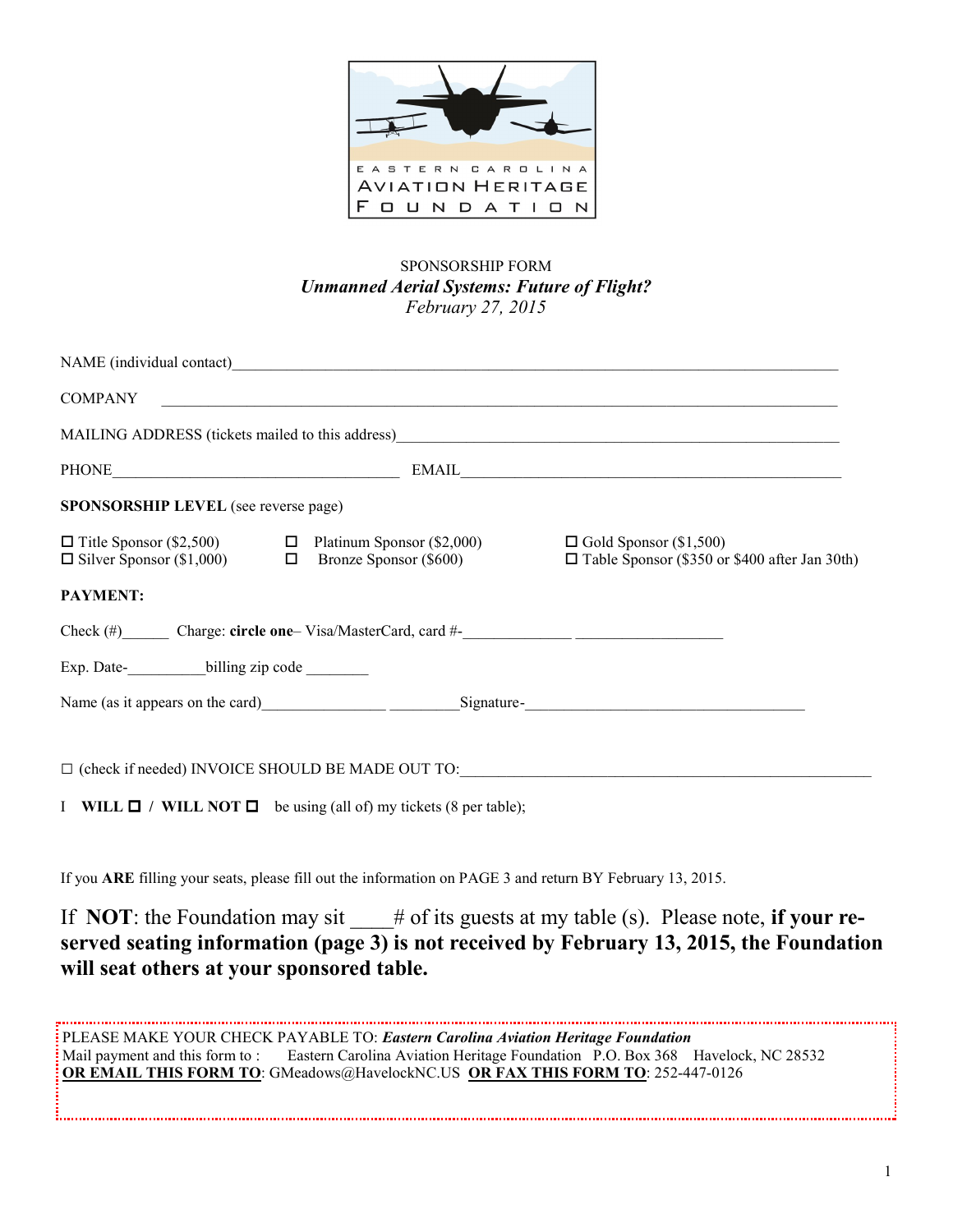#### **EASTERN CAROLINA AVIATION HERITAGE FOUNDATION EVENT SPONSORSHIP OPPORTUNITIES**

#### **Title Sponsor: \$2500 Contribution**

- Mention in all advertising for the event as presenting sponsor.
- Three tables at the event with company name on them, 16 seats for guests– you can fill your table or we can assign your table.
- Minimum of five live mentions during the event.
- Primary placement on the event program with company logo.
- Company name and logo displayed on audio visual slide show during the event. -Company must supply electronic copy of logo by deadline date.
- Logo recognition with link on ECAHF website for up to one year.
- Advertising mentions
- Company logo displayed on event poster and television ad if confirmed prior to deadline date.

#### **Platinum Sponsor: \$2000 Contribution**

- Two tables supplied during the event with company name. 8 seats for guests– you can fill your table or we can assign your table.
- Minimum of three live mentions during the event.
- Company name and logo printed on program
	- -Company must supply electronic copy of logo by deadline date.
- Company name on slide show during the event.
- Logo recognition with link on ECAHF website for up to one year.
- Advertising mentions
- Company logo displayed on event poster and television ad if confirmed prior to deadline date.

#### **Gold Sponsor: \$1500 Contribution**

- One table provided with company name. 8 seats for guests– you can fill your table or we can assign your table.
- Company name and information placed on all buffet and beverage tables.
- Minimum of two live mentions during the event.
- Company banner displayed
- Company name and logo on slide show played during event. -Company must supply electronic copy of logo by deadline date.
- Company name and logo on program for the event.
- Logo recognition with link on ECAHF website for up to one year.
- Advertising mentions
- Company logo displayed on event poster if confirmed prior to deadline date.

## **Silver Sponsor: \$1000 Contribution**

- One table provided with company name. 8 seats for guests– you can fill your table or we can assign your table.
- Company name displayed on all table centerpieces
- Minimum of one live mention during the event.
- Company name on slideshow for the event.
- Company name on program for the event.
- Logo recognition with link on ECAHF website for up to one year.
- Advertising mentions

## **Bronze Sponsor: \$600 Contribution**

- One table provided with company name. 8 seats for guests– you can fill your table or we can assign your table.
- Company name displayed on program for the event.
- Company name listed on slideshow for the event.
- One live mention during the event.
- Logo recognition with link on ECAHF website for up to one year.

## **Table Sponsor: \$350 Contribution OR \$400 after January 30, 2015**

- One table provided with company name. 8 seats for guests– you can fill your table or we can assign your table.
- Company name displayed on program for the event.
- Company name listed on slideshow for the event.